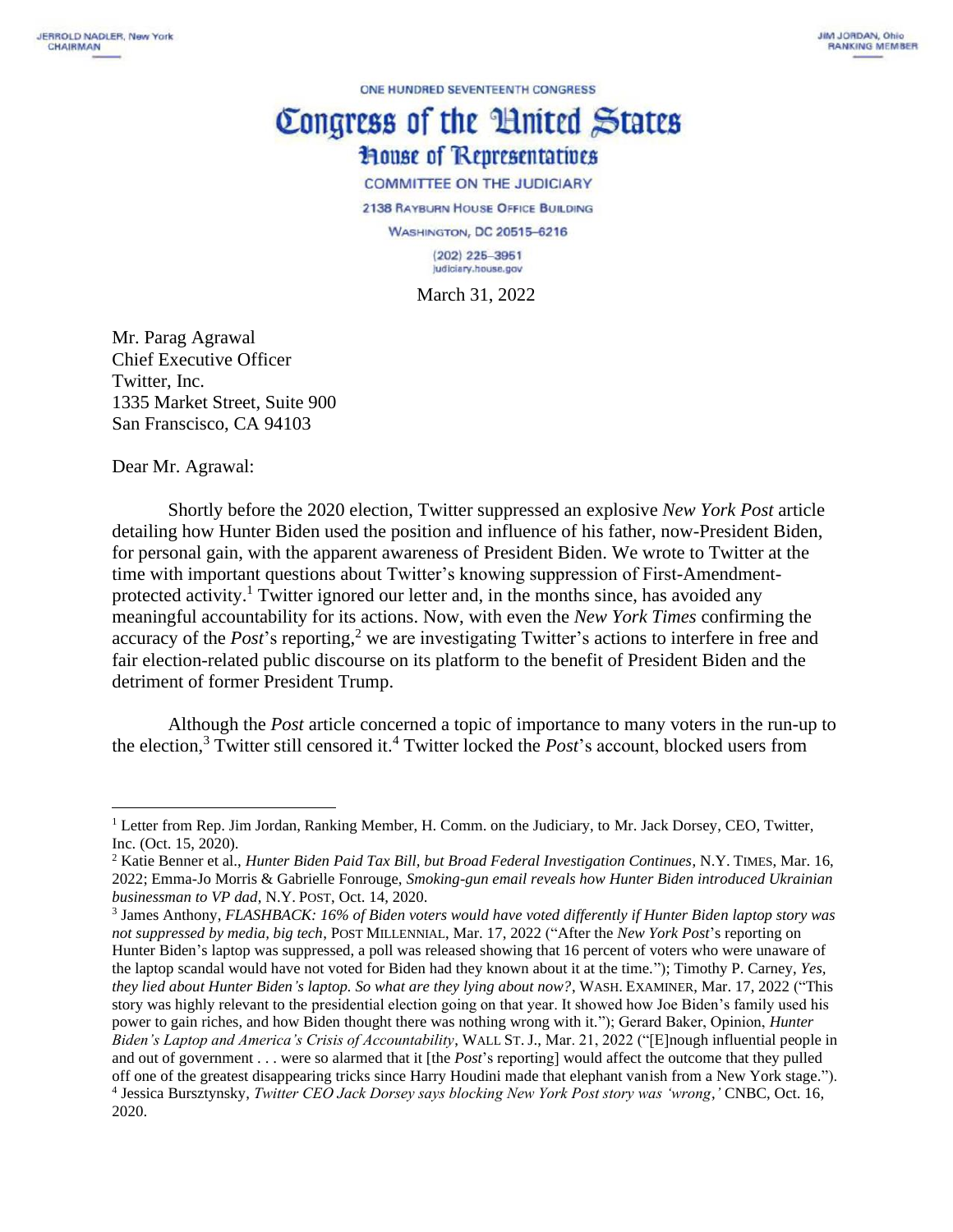sharing the link to the article, and even labeled the material "unsafe" for users. <sup>5</sup> Twitter also censored the official House Judiciary Committee website, where we reposted the article so the public could access it without Twitter's interfence. Although Twitter's former CEO admitted that Twitter's censorship actions were "wrong,"<sup>6</sup> Twitter continues to censor political speech in a manner that suppresses conservative voices.

The *Post* article was likely to have significant implications for the presidential election. It detailed how Hunter Biden leveraged his father's influence as then-Vice President for personal gain. When Hunter Biden served on the board of Burisma, a Ukrainian company, a company executive asked him to "use [his] influence" to stop a domestic Ukrainian investigation into Burisma.<sup>7</sup> Another time, the same executive thanked Hunter Biden for arranging a meeting with then-Vice President Biden.<sup>8</sup> Eight months after that, Vice President Biden pressured the Ukrainian government to fire a prosecutor who was investigating Burisma,<sup>9</sup> a firing about which Vice President Biden later bragged. <sup>10</sup> The *Post* article challenged President Biden's claim that he had "never spoken to [his] son about his overseas business dealings."<sup>11</sup>

Although the *Post* explained exactly how it obtained the emails on which it reported, 12 Twitter still suppressed the article—going so far as to lock the *Post*'s account and the account of any user who tried sharing the article—because the article supposedly violated Twitter's "Hacked Materials Policy."<sup>13</sup> The mainsteam media followed Twitter's lead, wrongly claiming the *Post* story was "disinfo" and unverified.<sup>14</sup> Twitter also claimed that it censored the article because it included images of "personal and private information."<sup>15</sup> But when we posted the article on our website without personal or private information, Twitter censored us too.

It appears that Twitter knowingly and deliberately used its platform to control electionrelated information accessible to the American people shortly before the 2020 election, and that Twitter did so to the primary benefit of then-Vice President Biden. Twitter's actions helped shield Vice President Biden from increased scrutiny about the impropriety detailed in the *Post* article. In addition, Twitter's actions gave rise to other news outlets, tech platforms, and even

<sup>5</sup> Noah Manskar, *Twitter, Facebook censor Post over Hunter Biden expose*, N.Y. POST, Oct. 14, 2020; Joe Concha, Opinion, *Media's pre-election burial of Hunter Biden story proves dereliction of duty*, THE HILL, Dec. 11, 2020 ("Twitter went through the Orwellian exercise of locking the New York Post's Twitter account while initially demanding that the country's oldest newspaper delete its original tweet or stay in social-media lockdown for the foreseeable future. The locked accounts also extended to those who shared the Post's reporting . . . ."). <sup>6</sup> Bursztynsky, *supra* note 4.

<sup>7</sup> Morris & Fonrouge, *supra* note 2.

<sup>8</sup> *Id.*

<sup>9</sup> *Id.*

<sup>&</sup>lt;sup>10</sup> *Id.*; see also Council on Foreign Relations, Foreign Affairs Issue Launch with Former Vice President Joe Biden (Jan. 23, 2018).

<sup>11</sup> Morris & Fonrouge, *supra* note 2.

<sup>12</sup> *Id.*

<sup>13</sup> Manskar, *supra* note 5.

<sup>14</sup> Concha, *supra* note 5 (listing news sources that downplayed or tried to cast doubt on the *Post* story); *see also*  Nikolas Lanum, *FLASHBACK: MSNBC, CNN, CBS told viewers Hunter Biden laptop story was Russian disinformation*, FOX NEWS, Mar. 21, 2022.

<sup>15</sup> Manskar, *supra* note 5.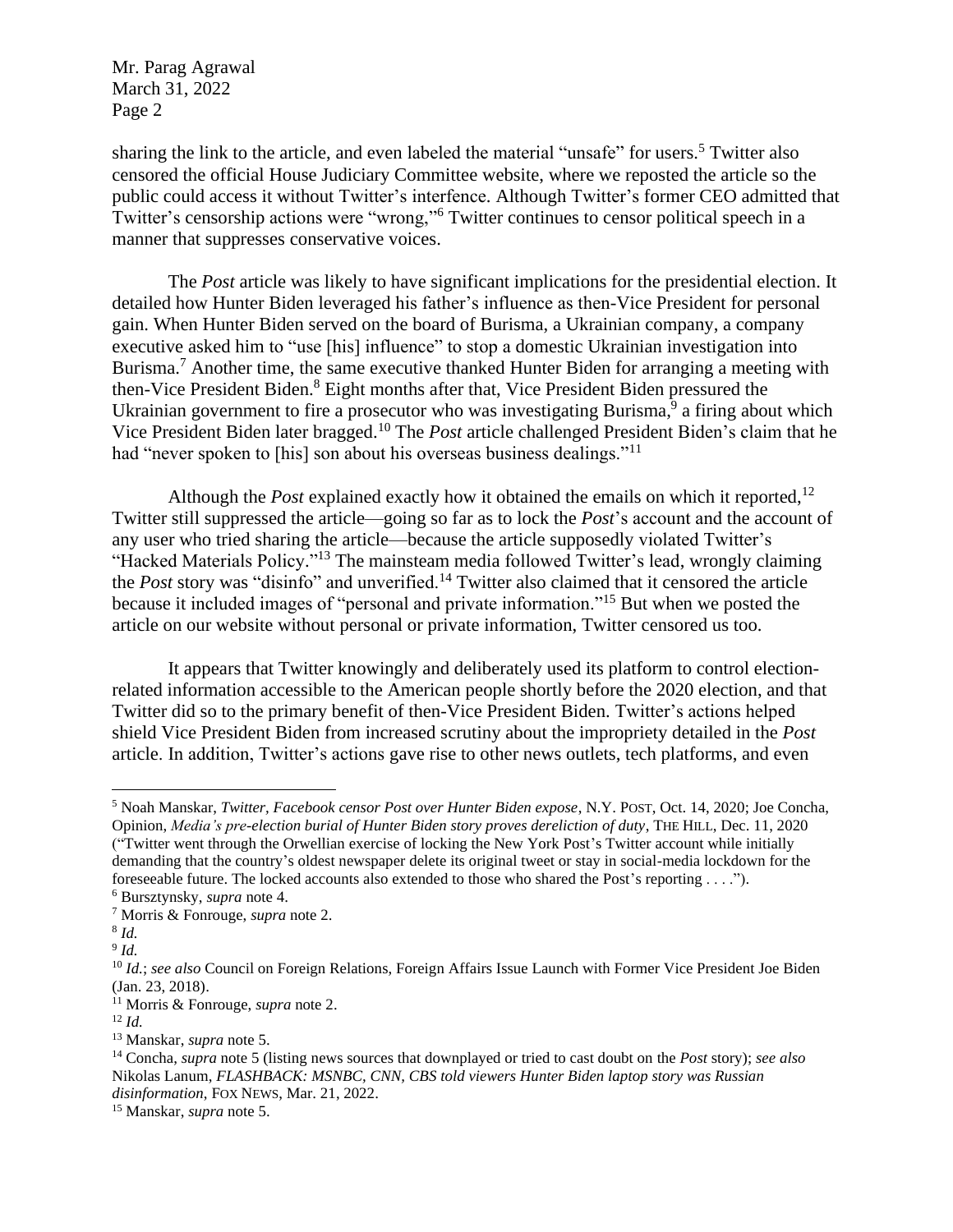Biden himself dismissing the *Post* story as disinformation or untrue—when, in fact, it had never been rebutted. This irresponsible conduct demands a thorough investigation so that we may understand how Big Tech wields its enormous power over the free flow of information to the detriment of free and fair elections.

Big Tech is out to get conservatives. Twitter's suppression of the *Post* article detailing Biden family wrongdoing only underscores that point. Given the importance of these issues, we request the following documents and information:

- 1. All documents and communications between October 1, 2020, and the present referring or relating to Twitter's decision to reduce the dissemination of the *New York Post* article on its platform and what factors Twitter considered in this decision.
- 2. All documents and communications between October 1, 2020, and the present referring or relating to Twitter's determination that the *New York Post* article violated its "Hacked Materials Policy."
- 3. All documents and communications between October 1, 2020, and the present referring or relating to Twitter's decision to censor the House Judiciary Committee's website for reposting the *New York Post* article.
- 4. All documents and communications between October 1, 2020, and the present between or among any employee or contractor of Twitter and any individual affiliated with the Biden campaign or the Democrat National Committee referring or relating to Twitter's decision to reduce the dissemination of the *New York Post* article on its platform.
- 5. All documents and communications between October 1, 2020, and the present between or among any employee or contractor of Twitter and any employee or contractor of any other social media company referring or relating to Twitter's decision to reduce the dissemination of the *New York Post* article on its platform.
- 6. All documents and communications between October 1, 2020, and the present between or among any employee or contractor of Twitter and any employee or contractor of any media organization referring or relating to Twitter's decision to reduce the dissemination of the *New York Post* article on its platform.
- 7. All documents and communications between October 1, 2020, and the present referring or relating to Twitter's decision to report, or not report, its actions to the Federal Election Commission as an in-kind contribution to the Biden campaign.
- 8. Identify which employee(s) of Twitter made the decision to reduce the dissemination of the *New York Post* article on its platform.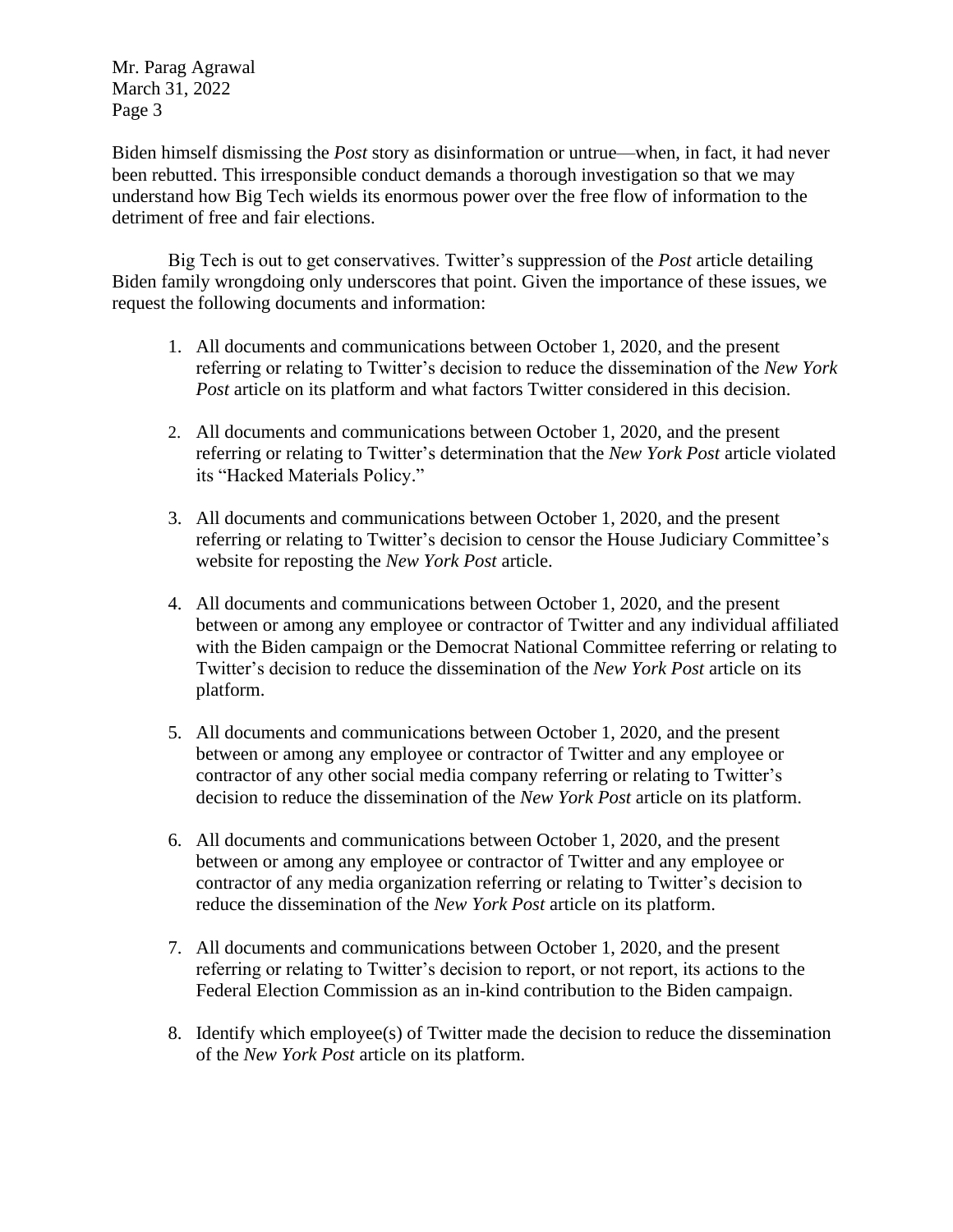> 9. Explain how Twitter's actions in reducing the dissemination of the *New York Post* article on its platform is not a publisher function for purposes of section 230 of the Communications Decency Act.

Please produce these documents and information as soon as possible but no later than 5:00 p.m. on April 14, 2022. Thank you for your prompt attention to this matter.

adan

Louie Gohmert Darrell Issa Member of Congress Ranking Member

Ken Buck

Ken Buck Matt Gaetz Ranking Member Member Member of Congress Subcommittee on Antitrust, Commercial and Administrative Law

Mike Johnson **Andy Biggs** Andy Biggs Ranking Member **Ranking Member** Civil Rights and Civil Liberties and Homeland Security

Tom McClintock W. Gregory Steube Ranking Member **Member** Member of Congress Subcommittee on Immigration and Citizenship

Sincerely,

Ca

Jim Jordan Steve Chabot<br>
Ranking Member<br>
Member of Co Member of Congress

Subcommittee on Courts, Intellectual Property, and the Internet

Subcommittee on the Constitution, Subcommittee on Crime, Terrorism